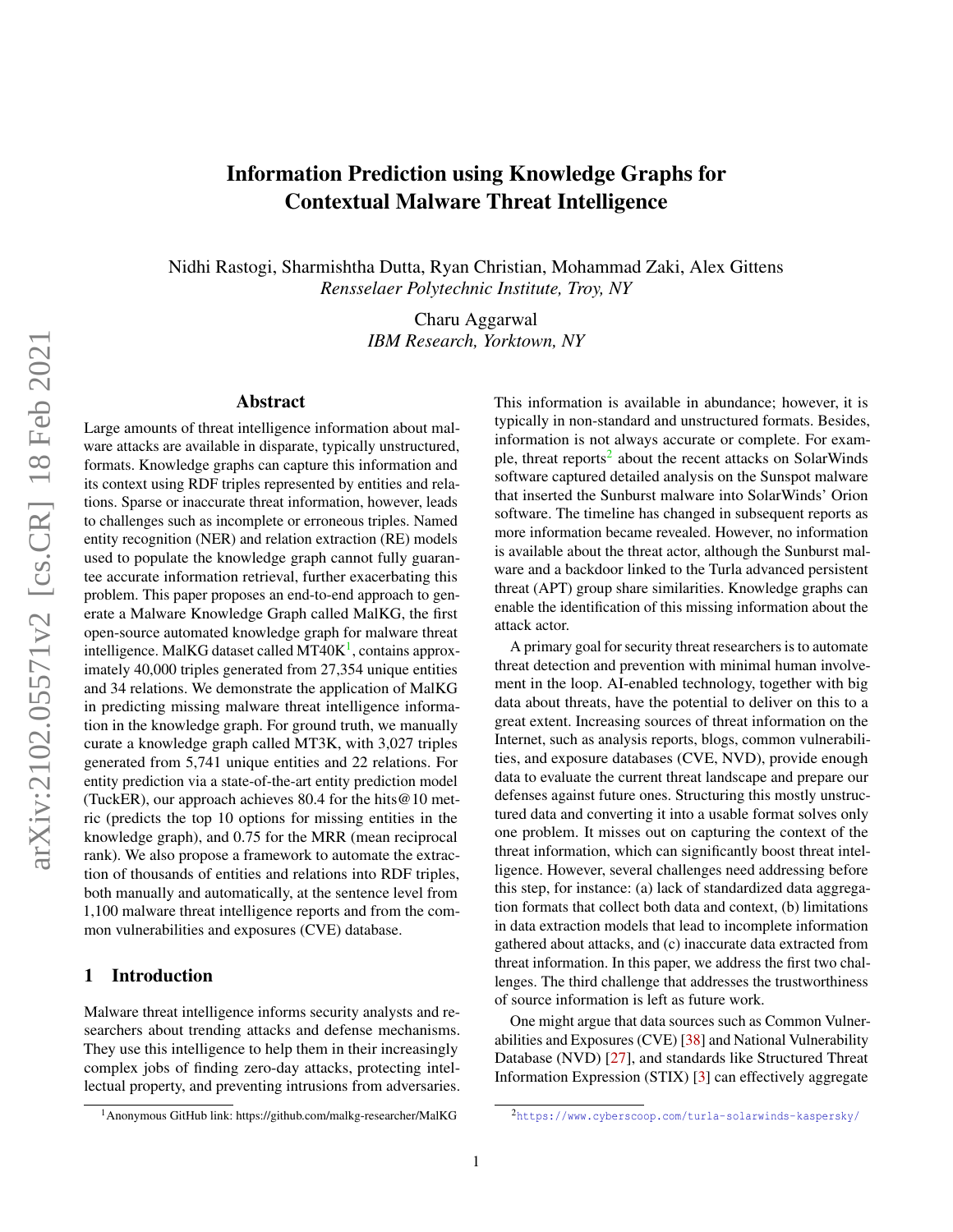threat and vulnerability data in an automated way. However, these data sources and standards overlook the context's importance, which can be favorably added via linking and semantic metadata. Text data is not a mere aggregation of words. There is a meaning in the information and linking of concepts to outside sources is crucial to its effective use. For example, a human security analyst can correctly comprehend the meaning of the term "Aurora" in a threat report. It refers to the series of cyber attacks conducted by Advanced Persistent Threats (APTs) by China, first detected by Google in 2009. However, a computer or an AI model collecting this information might mistake it for the Northern Lights unless the security context is provided.

Knowledge graphs bridge this gap by adding context as well as allowing reasoning over data. The smallest unit of a knowledge graph, referred to as an RDF triple [\[21\]](#page-12-1), comprises data instances using entities and relations. Entities capture real-world objects, events, abstract concepts, and facts. For example, entities represent malware, organizations, vulnerability, and malware behavioral characteristics for the cybersecurity domain. Relations connect entities using key phrases that describe the relationship between them. Specifically, adding context using knowledge graphs in malware threat intelligence opens up many opportunities:

- 1. *Entity prediction*: Predict the missing entities from a knowledge graph. Given a malware knowledge graph, complete missing information such as malware author and vulnerabilities. For an incomplete triple  $\langle$  *multihomed windows systems, has Vulnerability, ?* ), entity prediction would return an ordered set of entities e.g., *{spoofed route pointer, multiple eval injection vulnerability, heap overflow}*. In this case, *spoofed route pointer* is a correct tail entity for the incomplete triple.
- 2. *Entity classification*: Determine if the class label of an entity is accurate. For example, correctly determining *spoofed route pointer* is an instance of *class:Vulnerability*.
- 3. *Entity resolution*: Determine whether two entities refer to the same object. For example, *Operation AppleJeus* and *Operation AppleJeus Sequel* might have similar properties. However, they are different malware campaigns and should not be resolved to the same entity.
- 4. *Triple classification*: Verify if an RDF triple in the malware threat intelligence knowledge graph is accurately classified. For example,  $\langle$  *ZeroCleare, targets, Energy Sector In The Middle-East*  $\rangle$  should be classified as a correct triple whereas  $\langle$  *ZeroCleare, targets, Energy Sector In Russia*  $\rangle$  should be classified as an incorrect triple.

Knowledge Graphs like the MalKG are rich in information that can be leveraged by statistical learning systems [\[7\]](#page-11-1). For instance, in the MalKG, a low-dimensional embedding vector

space can represent an entity, and a matrix can represent a relation. Therefore, entities and relations can be embedded using various approaches [\[7\]](#page-11-1) [\[6\]](#page-11-2) [\[2\]](#page-11-3) [\[40\]](#page-13-1) into machine readable forms that are amenable to automated analysis and inference.

Motivation: In the examples described in the previous section, knowledge graph completion would predict the missing *head* entity, i.e., the author of the "Aurora Botnet" malware. MalKG's completeness primarily relies on two factors: (1) information available in the threat reports and (2) the efficacy of NER and RE models. Entity prediction is the task of predicting the best candidate for a missing entity or inferring new facts based on existing information stored in a knowledge graph. The rule-based inference using a malware threat intelligence ontology governs which head and tail entity classes can form relations. In this paper, we present entity prediction based on the TuckER [\[2\]](#page-11-3) entity recognition model. We also compare and contrast the performance of entity prediction models that otherwise perform well for datasets in other domains. Translation-based embedding models [\[6,](#page-11-2) [20,](#page-12-2) [40\]](#page-13-1) fare especially well, as does tensor-factorization [\[2,](#page-11-3) [37,](#page-13-2) [43\]](#page-13-3). Other models perform adequately on specific datasets but do not fully express some properties of MalKG, such as one-to-many relations among entities, not including inverse relations, and very few instances of symmetric relations.

Cybersecurity intelligence is a broad domain, and it is a massive undertaking to represent this domain in one knowledge graph. Therefore, in this research we concentrate on malware threat intelligence and study malware examples to illustrate the work. Nonetheless, the challenges and approach are broad enough to be applied to other areas in the security domain. Our malware threat intelligence knowledge graph, MalKG, is instantiated from malware threat intelligence reports collected from the Internet. We tokenize approximately 1100 threat reports in PDF format and from the CVE vulnerability description database to extract entities covering malware threat intelligence. The instantiating process is described in the sections below and includes algorithms for named entity extraction (NER) and relation extraction (RE). Together, both NER and RE algorithms are deployed and automated to generate thousands of RDF triples that capture malware threat information into units of a knowledge graph. We also discuss the challenges encountered in this process. Specifically, the main contributions of this paper are:

- 1. We present an end-to-end, automated, ontology-defined knowledge graph generation framework for malware threat intelligence. 40,000 triples are extracted from 1,100 threat reports and CVE vulnerability descriptions written in unstructured text format. These triples create the first open-source knowledge graph for extracting structural and contextual malware threat intelligence for almost one thousand malware since 1999.
- 2. The triples are encoded into vector embeddings using tensor-factorization based models that can extract latent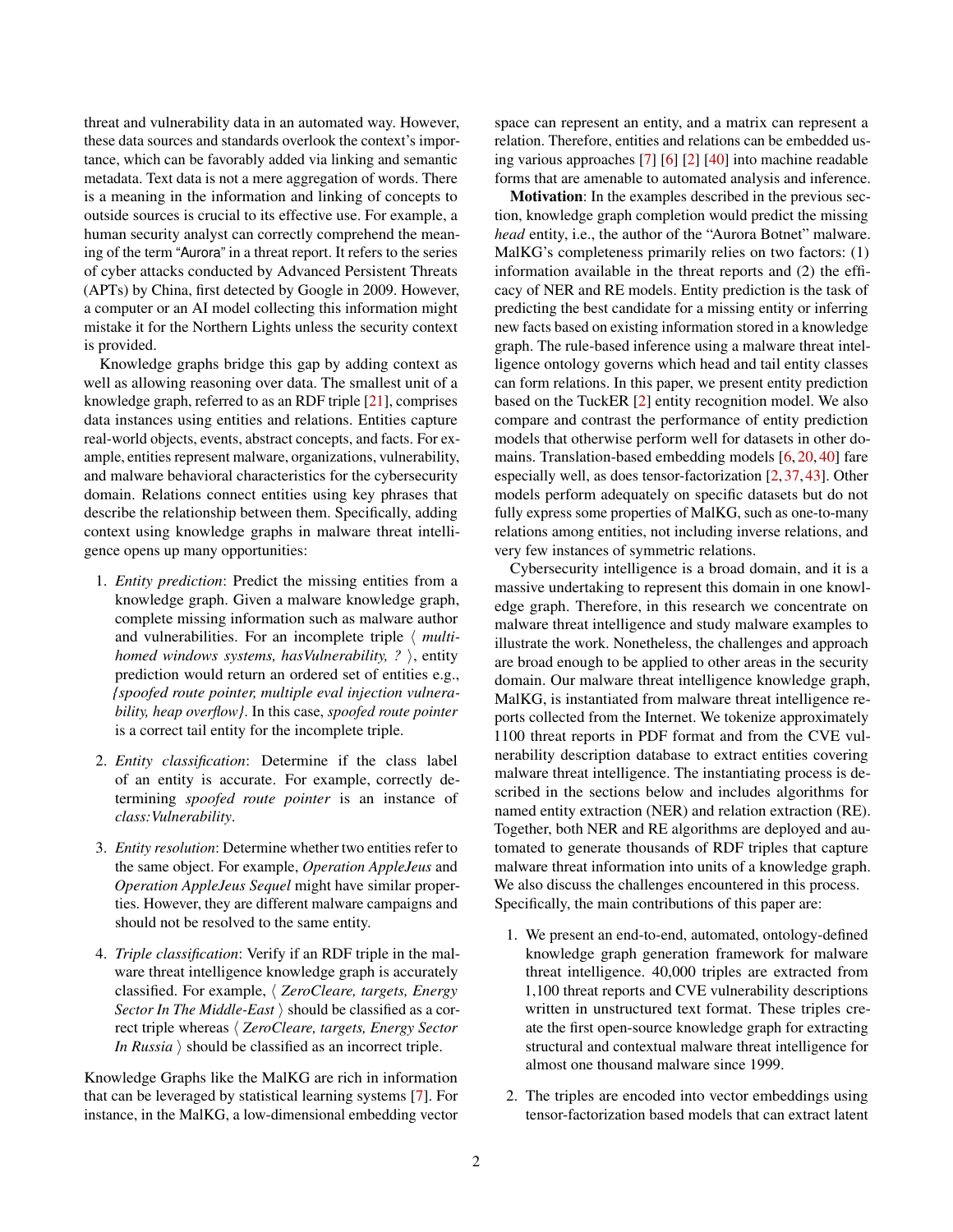information from graphs and find hidden information. This is a crucial goal for cybersecurity analysts because running machine learning models on vector embeddings can produce more accurate and contextual predictions for autonomous intrusion detection systems.

- 3. We provide a ground truth dataset, MT3K, which comprises 5,741 hand-labeled entities and their classes, 22 relations, and 3,027 triples extracted from 81 unstructured threat reports written between 2006-2019. Security experts validated this data and are extremely valuable in training the automation process for larger knowledge graphs for malware threat intelligence.
- 4. We adopt a state of the art entity and relation extraction models to the cybersecurity domain and map the default semantic classification to the malware ontology. We also ensure that the models scale up to the threat corpus's size without compromising on the precision.
- 5. Given the MalKG with missing information (or entities) from the knowledge graph, we demonstrate the effectiveness of entity completion using embedding models that learned accurately and predicted the missing information from MalKG by finding semantic and syntactic similarities in other triples of MalKG.
- 6. MalKG is open source, and along with the text corpus, triples, and entities, it provides a new benchmark framework for novel contextual security research problems.

# 2 Background

# 2.1 Definitions

The malware knowledge graph, MalKG, expresses heterogeneous multi-modal data as a directed graph, MalKG =  $\{\mathcal{E}, \mathcal{R}, \mathcal{T}\}\$ , where  $\mathcal{E}, \mathcal{R}$  and  $\mathcal{T}$  indicate the sets of entities, relations and triples (also called facts), respectively. Each triple  $\langle e_{head}, r, e_{tail} \rangle$  ∈ T indicates that there is a relation *r* ∈ R between  $e_{head} \in \mathcal{E}$  and  $e_{tail} \in \mathcal{E}$ . For the entities and relation  $e_{head}$ ,  $e_{tail}$ , *r* we use the bold face **h**, **t**, **r** to indicate their lowdimensional embedding vectors, respectively. We use *d<sup>e</sup>* and *dr* to denote the embedding dimensions of entities and relations, respectively. The symbols  $n_e$ ,  $n_r$ , and  $n_t$  denote the number of entities, relations, and triples the KG, respectively. We use the  $f_{\phi}$  notation for the scoring function of each triple  $\langle \mathbf{h}, \mathbf{r}, \mathbf{t} \rangle$ . The scoring function measures the plausibility of a fact in T, based on translational distance or semantic similarity [\[19\]](#page-12-3). A summary of the notation appears in Table [1.](#page-2-0)

# 2.2 Malware Knowledge Graph (MalKG)

Knowledge graphs store large amount of domain specific information in the form of triples using entities, and relationships between them [\[21\]](#page-12-1). General purpose knowledge

<span id="page-2-0"></span>Table 1: Notations and Descriptions

| Notation                                             | Description                                |
|------------------------------------------------------|--------------------------------------------|
| ε.                                                   | the set of all entities                    |
| R                                                    | the set of all relations                   |
| T                                                    | the set of all triples                     |
| $\langle e_{head}, r, e_{tail} \rangle$              | head entity, relation and tail entity      |
| $\langle \mathbf{h}, \mathbf{r}, \mathbf{t} \rangle$ | embedding of a $h$ , $r$ and a $t$         |
| $d_e, d_r$                                           | embedding dimension of entities, relations |
| $n_e$ , $n_r$ , $n_t$                                | number of $h+t$ , r, triples               |
| Ťф                                                   | scoring function                           |

graphs such as Freebase [\[5\]](#page-11-4), Google's Knowledge Graph<sup>[3](#page-2-1)</sup>, and WordNet [\[10\]](#page-11-5) have emerged in the past decade. They enhance "big-data" results with semantically structured information that is interpretable by computers, a property deemed indispensable to build more intelligent machines. No opensource malware knowledge graph exists, and therefore, in this research, we propose the first of its kind automatically generated knowledge graph for malware threat intelligence.

The MalKG generation process uses a combination of curated and automated unstructured data [\[21\]](#page-12-1) to populate the KG. This has helped us in achieving the high-accuracy of a curated approach and the efficiency of an automated approach. MalKG was constructed using existing ontologies [\[28,](#page-12-4) [34\]](#page-12-5) as they provide a structure to MalKG generation with achievable end goals in mind. Ontologies are constructed using competency questions that pave way for systematic identification of semantic categories (called classes) and properties (also called relations) [\[28\]](#page-12-4). An ontology also avoids generation of redundant triples and accelerates the triple generation process.

The MalKG comprises hierarchical entities. For example, a Malware class can have sub-classes such as TrojanHorse and Virus. A hierarchy captures the categories of malware based on how they spread and infect computers. The relations in MalKG, on the other hand, are not hierarchical. For instance, a Virus (sub-class of Malware) known as WickedRose exploits a Microsoft PowerPoint vulnerability and installs malicious code. Here "exploits" is the relation between the entities Virus (a subclass) and Software, and therefore does not require a subrelation to describe a different category of exploit. MalKG stores facts like these in the form of a triple.

### 2.3 Information Prediction

Consider an incomplete triple from MalKG,  $\langle$  *Adobe Flash Player, hasVulnerability, ?* ). Knowledge graph completion would predict its missing tail t, i.e., a vulnerability of the software titled "Adobe Flash Player." MalKG can predict missing entities from an incomplete triple, which forms the smallest malware threat intelligence unit. During knowledge graphs construction, triples can have a missing head or tail.

<span id="page-2-1"></span><sup>3</sup><https://developers.google.com/knowledge-graph>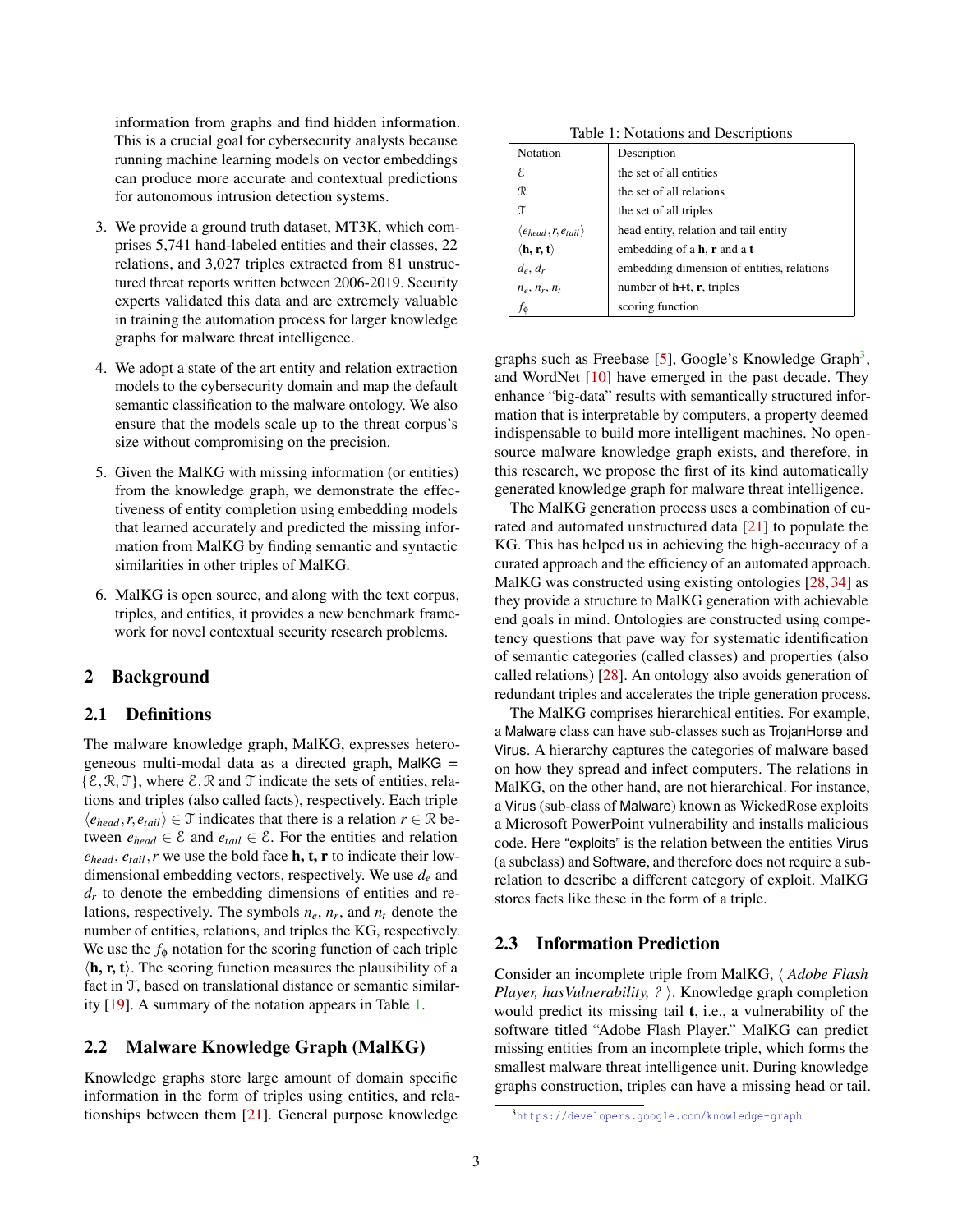Knowledge graph completion, sometimes also known as entity prediction, is the task of predicting the best candidate for a missing entity. It also predicts an entity by inferring new facts based on existing information represented by the knowledge graph. Formally, the task of entity-prediction is to predict the value for **h** given  $\langle$ **?**, **r**, **t** $\rangle$  or **t** given  $\langle$ **h**, **r**, **?** $\rangle$ , where "?" indicates a missing entity.

# <span id="page-3-1"></span>2.4 MalKG Vector Embedding

Triples of MalKG are represented by a relatively low (e.g., 50) dimensional vector space embeddings [\[2,](#page-11-3) [36,](#page-12-6) [39,](#page-13-4) [42,](#page-13-5) [43\]](#page-13-3), without losing information about the structure and preserving key features. We construct embeddings for all the triples in MalKG where each triple has three vectors,  $\mathbf{e_1}, \mathbf{r}, \mathbf{e_2} \in \mathbb{R}^d$  and the entities are hierarchical. Therefore, to narrow down the choice of embedding models, we ensured that the embedding model meets the following requirements:

- 1. An embedding model has to be expressive enough to handle different kinds of relations (as opposed to general graphs where all edges are equivalent). It should create separate embeddings for triples sharing the same relation. To elaborate, the embedding of a triple  $\langle e_1, \text{hasVulnerability}, e_3 \rangle$  where  $e_1 \in$ class:ExploitTarget should be different from the embedding of a triple  $\langle e_2, \text{hasV} \rangle$  *where*  $e_2 \in$ class:Software.
- 2. An embedding model should also be able to create different embeddings for an entity when it is involved in different kinds of relations [\[40\]](#page-13-1). This requirement ensures creating embedding of triples with 1-to-n, n-to-1, and n-to-n relations. For example, a straightforward and expressive model TransE [\[6\]](#page-11-2) has flaws in dealing with 1 to-n, n-to-1, and n-to-n relations [\[20,](#page-12-2)[40\]](#page-13-1). It would create very similar embeddings of DUSTMAN and ZeroCleare malswares because they both involve TDL file, although these are two separate entities and should have separate embeddings.
- 3. Entities that belong to the same class should be projected in the same neighborhood in the embedding space [\[11\]](#page-11-6). This requirement allows using an embedding's neighborhood information when predicting the class label of an unlabeled entity (this task is called entity classification).

# <span id="page-3-0"></span>2.5 Challenges in MalKG Construction

Generating triples from the vast number of threat reports is not a trivial task, and unlike for a small cureated benchmark dataset, the manual annotation process is not replicable and scalable for a large amount of data. Some of the challenges that need to be addressed are:

- (a) Malware threat reports cover technical and social aspects of a malware attack in the form of unstructured text. There is no standardized format for these reports used to describe the malware threat intelligence. Therefore, extracted information from raw text contains noise and other complex information such as code snippets, images, and tables.
- (b) Threat reports contain both generic and domain-specific information. Using named entity extraction (NER) models trained on generic datasets or specific domains such as health cannot be used for cybersecurity threat reports. Besides, domain-specific concepts sometimes have titles that can mislead NER models into categorizing them as generic concepts. For example, when a CVE description mentions "Yosemite backup 8.7," it refers to Yosemite server backup software, not the national park in California.
- (c) Entity extraction can sometimes lead to multiple classification of the same concept. For example, SetExpan [\[29\]](#page-12-7) may classify annotated entities similar to an input seed semantic class. For instance, the entity "Linux" was classified as both as a software and as a vulnerability.
- (d) The relation extraction method like DocRED [\[44\]](#page-13-6) are trained on medical dataset and are sparsely documented. Hard coded variables in the source code that specifically works for the sample data make it challenging for reuse. However, we generalized it to target malware threat intelligence entities. Another crucially important aspect in [\[44\]](#page-13-6) is the exponential growth in memory requirement with the number of entities in a given document.
- (e) The semantic classifiers defined by entity extraction models [\[1,](#page-11-7) [5,](#page-11-4) [29\]](#page-12-7) are distinct from the ones required by the malware threat intelligence domain, and therefore, cannot be applied directly.

# 3 MalKG: System Architecture

The input to our proposed framework for malware KG construction, as shown in Figure [1,](#page-5-0) consists of a training corpus and an existing ontology (e.g., [\[28\]](#page-12-4)) that has classes and relations to provide structure to MalKG. The training corpus contains malware threat intelligence reports gathered from the Internet, manual annotations of the entities and relations in those reports using the ontology, and the CVE vulnerability database. The training corpus and the ontology classes are fed into entity extractors such as SetExpan [\[29\]](#page-12-7) to provide entity instances from the unstructured malware reports. A relation extraction model [\[44\]](#page-13-6) uses these entity instances and ontology relations as input and predicts relations among the entity pairs. Entity pairs and the corresponding relations are called triples and they form an initial knowledge graph. We use a tensor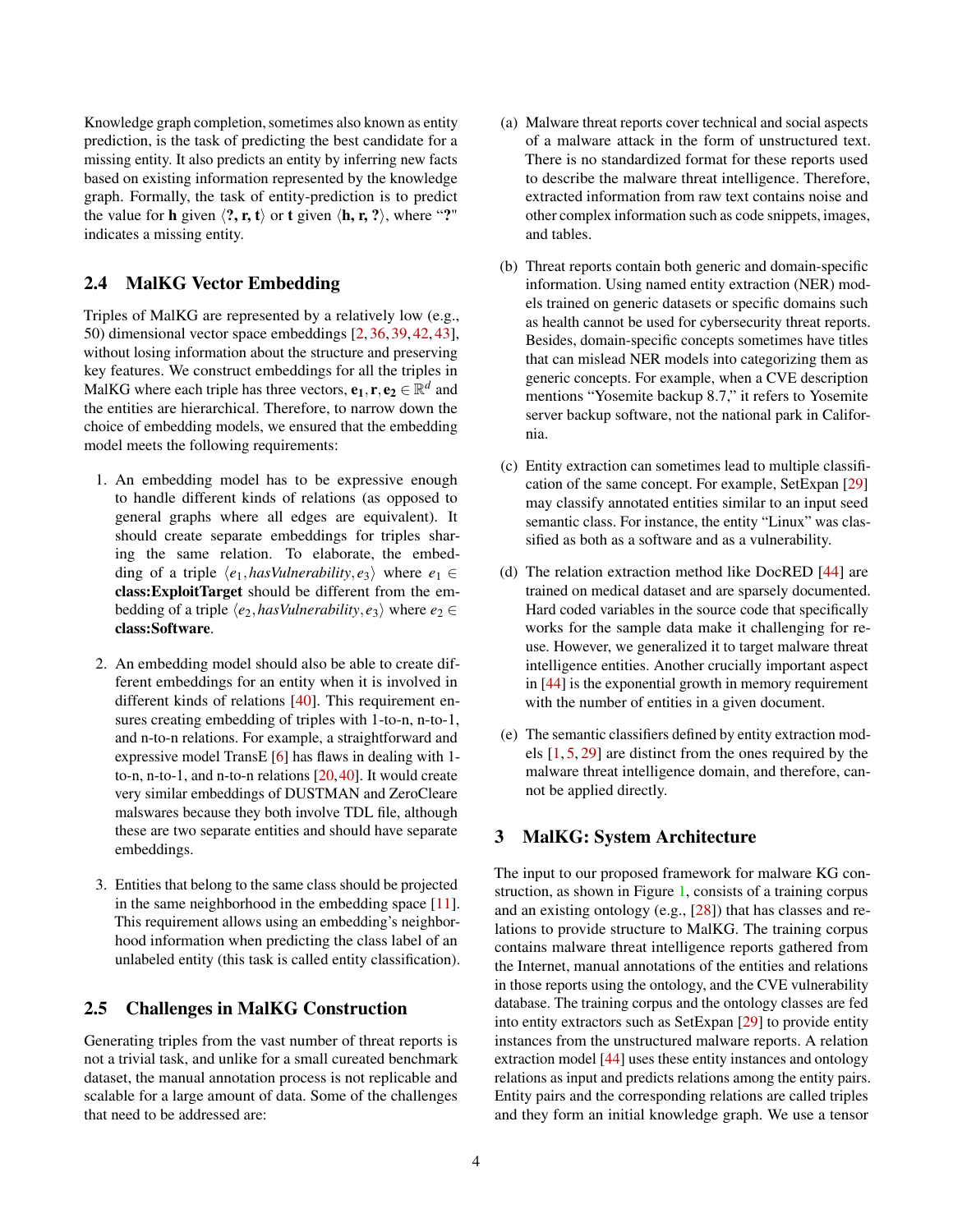factorization-based approach, TuckER [\[2\]](#page-11-3), to create vector embeddings to predict the missing entities and obtaining the final version of MalKG with the completed RDF triples.

# 3.1 Generating Contextual and Structured Information

This section describes the process of generating contextual and structured malware threat information from unstructured data.

Corpus - Threat reports, blogs, threat advisories, tweets, and reverse engineered code can be investigated to gather details about malware characteristics. Our work relies on threat reports to capture information on the detailed account of malware attacks and CVE vulnerability descriptions. Security organizations publish in-depth information on how cybercriminals abuse various software and hardware platforms and security tools. See Figure [2](#page-5-1) for an excerpt of a threat report on the Backdoor.Winnti malware family. Information collected from a corpus of threat reports includes vulnerabilities, platforms impacted, modus operandi, attackers, the first sighting of the attack, and facts such as indicators of compromise. These reports serve as research material for other security analysts who acquire essential information to study and analyze malware samples, adversary techniques, learn about zero-day vulnerabilities exploited, and much more. However, not all reports are consistent, accurate, or comprehensive. Aggregating valuable data from these threat reports to incorporate all knowledge about a given malware and obtain this information during threat incident research (e.g., investigating false-positive events) is an important research goal.

Contextualization - MalKG captures threat information in a triple, which is the smallest unit of information in the knowledge graph [\[21\]](#page-12-1). For instance, consider the following snippet from a threat report:<sup>[4](#page-4-0)</sup>

*"... DUSTMAN can be considered as a new variant of ZeroCleare malware ... both DUSTMAN and ZeroCleare utilized a skeleton of the modified "Turla Driver Loader (TDL)" ... The malware executable file "dustman.exe" is not the actual wiper, however, it contains all the needed resources and drops three other files [assistant.sys, elrawdisk.sys, agent.exe] upon execution..."*

Table [2](#page-4-1) shows a set of triples generated from this text. Together, many such triples form the malware knowledge graph where the entities and relations model nodes and directed edges, respectively. Figure [3](#page-5-2) shows the sample knowledge graph from the text.

Instantiating Ontology - Each entity in MalKG has a unique identifier, which captures the provenance information comprising references to the triples' threat sources. For

<span id="page-4-1"></span>Table 2: Triples corresponding to the threat report.

| Head                  | Relation   | Tail                     |  |  |
|-----------------------|------------|--------------------------|--|--|
| /DUSTMAN,             | similarTo, | ZeroClear                |  |  |
| /DUSTMAN,             | involves,  | Turla Driver Loader(TDL) |  |  |
| $\langle$ ZeroCleare, | involves,  | Turla Driver Loader(TDL) |  |  |
| /DUSTMAN,             | involves,  | dustman.exe              |  |  |
| dustman.exe,          | drops,     | assistant.sys            |  |  |
| dustman.exe.          | drops,     | elrawdisk.sys            |  |  |
| dustman.exe,          | drops,     | agent.exe                |  |  |

MalKG, this provenance information contains a unique identifier of the threat reports from which it was extracted or the unique CVE IDs.

Information Extraction - Following the ontology for malware threat intelligence, we created ground truth triples by manually annotating threat reports. We generated MT3K, a knowledge graph for malware threat intelligence using hand annotated triples. While this was an essential step for creating ground truth, the hand-annotated approach had several limitations, but is invaluable for testing large-scale models.

Inference Engine - We used the classes and relations defined in MALOnt [\[28\]](#page-12-4) and Malware ontology [\[34\]](#page-12-5) to extract triples from unstructured text. While using an ontology is not the only approach to instantiate MalKG, it can map disparate data from multiple sources into a shared structure and maintains a logic in that structure using rules. An ontology uses a common vocabulary that can facilitate the collection, aggregation, and analysis of that data [\[24\]](#page-12-8). For example, there are classes named Malware and Location in MALOnt. According to the relations specified in MALOnt, an entity of Malware class can have a relation "similarTo" with another Malware class entity. But due to the rule engine, Malware class can never be related to an entity of Location class.

A knowledge graph contains 1-to-1, 1-to-n, n-to-1, and nto-n relations among entities. An entity-level 1-to-n relation means there are multiple correct tails in a knowledge graph for a particular pair of head and relation. In Figure [3,](#page-5-2) the entity "dustman.exe" is an instance of a Malware File. It drops three different files. Entities DUSTMAN and ZeroCleare both \*involve\* the Turla Driver Loader (TDL) file, and elaborate how n-to-1 relations exist in a knowledge graph; n-to-n works similarly.

# 3.2 Predicting Missing Information

Knowledge graph completion enables inferring missing facts based on existing triples in MalKG when information (entities and relations) about a malware threat is sparse. For MalKG, we demonstrate entity prediction through TuckER [\[2\]](#page-11-3) and TransH [\[40\]](#page-13-1). Standard datasets such as FB15K [\[6\]](#page-11-2), FB15k-237 [\[35\]](#page-12-9), WN18 [\[6\]](#page-11-2) , and WN18RR [\[9\]](#page-11-8) were used to compare with other models and create baselines for other more

<span id="page-4-0"></span><sup>4</sup>[https://www.lastwatchdog.com/wp/wp-content/uploads/](https://www.lastwatchdog.com/wp/wp-content/uploads/Saudi-Arabia-Dustman-report.pdf) [Saudi-Arabia-Dustman-report.pdf](https://www.lastwatchdog.com/wp/wp-content/uploads/Saudi-Arabia-Dustman-report.pdf)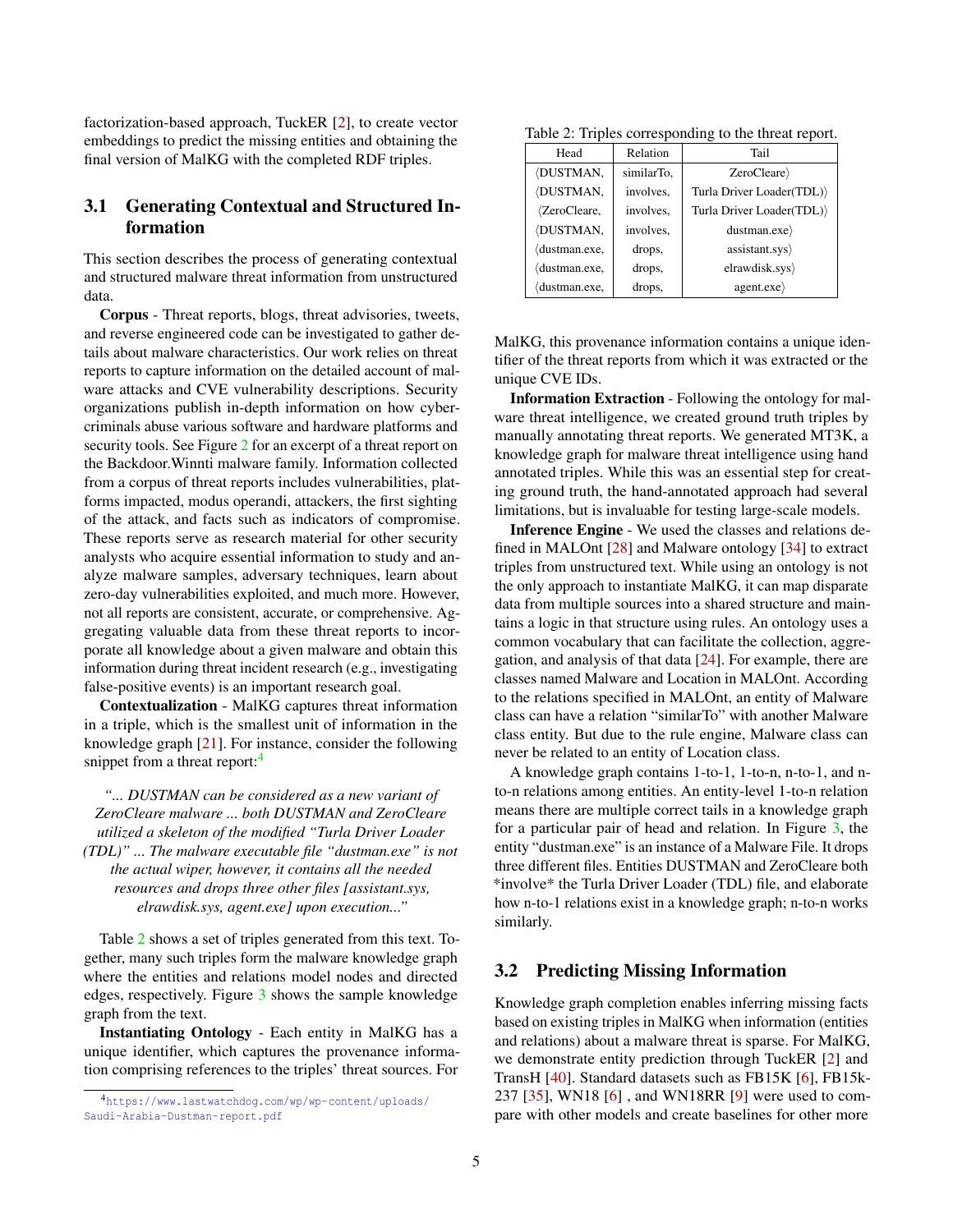

<span id="page-5-0"></span>Figure 1: System Architecture for MalKG construction and showing entity prediction.

The link between Trojan.Skelky and Backdoor.Winnti From the first observed use of the tool in January 2013 to the present, the attackers have used the same password. This is the case with three different variants of the tool. The the same password across multiple variants means it  $\hat{a} \in \mathbb{T}^{M}$  s likely that only one group been using the tool until at least January 2015. By identifying any other malware active on compromised computers at the same time

Trojan.Skelky, it is possible to learn more about the attackers. There were almost no s: malware active at the same time as Skelky in most of the organizations investigated. F compromised computers had other malware present, active, and in the same directory time as Trojan.Skelky.

#### <span id="page-5-1"></span>Figure 2: An excerpt of a threat report on Backdoor.Winnti malware family.



<span id="page-5-2"></span>Figure 3: Sample MalKG. Nodes and edges represent entities and relations, respectively. The edge labels denote relation type.

elaborate models. However, the datasets that were used for comparison differed starkly form our MT3KG and MT40K triple dataset. The following protocol describes the prediction for missing entities in the malware knowledge graph:

1. The head entity h is replaced with all other entities in the knowledge graph for each triple in the test set. This generates a set of candidate triples to compare with each true test triple. This step is known as corrupting the head of a test triple, and the resultant triple is called a corrupted triple.

- 2. Dissimilarity scores  $f_{\phi}(h, r, t)$  are calculated for each true test triple and its corresponding corrupted triples. The scores are sorted in ascending order to identify the rank of the true test triple in the ordered set. This rank assesses the model's performance in predicting *head* given  $\langle$  *?, relation, tail*  $\rangle$ . A higher rank indicates the model's efficiency in learning embeddings for the entities and relations.
- 3. The previous two steps are repeated for the tail entity t, and true test triples ranks are stored. This rank assesses the model's performance in predicting the missing t given  $\langle \mathbf{h}, \mathbf{r}, \mathbf{t} \rangle$ .
- 4. Mean Rank, Mean Reciprocal Rank (MRR), and Hits@*n* are conventional metrics used in literature, calculated from the ranks of all true test triples. Mean rank signifies the average rank of all true test triples. Mean rank is significantly affected when a single test triple has a bad rank. Recent works [\[2,](#page-11-3) [17\]](#page-12-10) report mean reciprocal rank (MRR) for more robust estimation. It is the average of the inverse of the ranks of all the true test triples. Hits@*n* denotes the ratio of true test triples in the top *n* positions of the ranking. When comparing embedding models, smaller values of Mean Rank and larger values of MRR and Hits@*n* indicate a better model. We report the results of MRR and Hits@*n* for various tensor-factorization and translation-based models.

# 4 Experimental Evaluation

This section describes our experimental setup, results, and implementation details for knowledge graph completion.

# 4.1 Datasets

The malware threat intelligence corpus comprises of threat reports and CVE vulnerability descriptions. The threat reports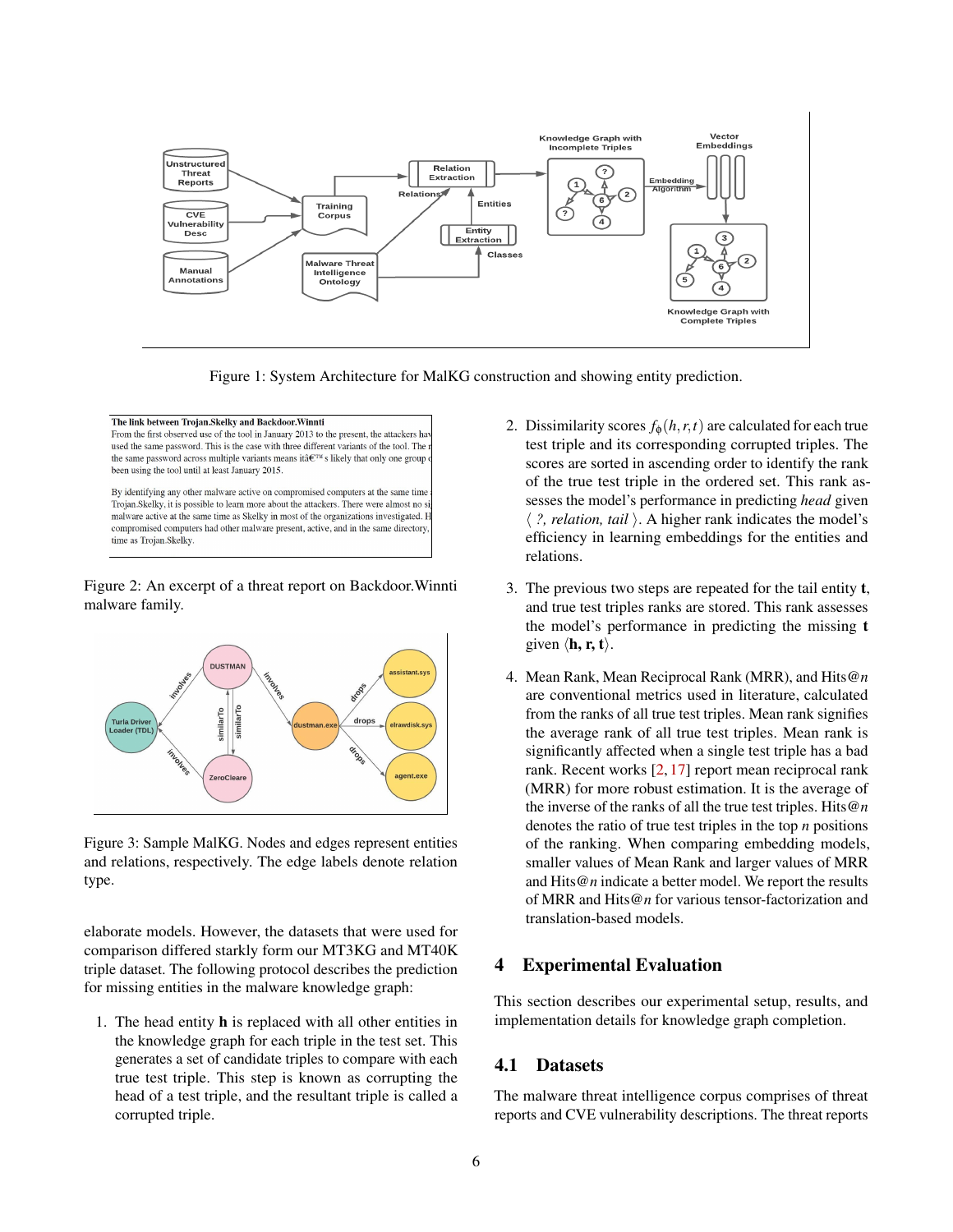| Dataset              | $n_e$  | $n_r$ | $n_{t}$ | docs  | avgDeg | density                    |
|----------------------|--------|-------|---------|-------|--------|----------------------------|
| MT3K                 | 5,741  | 22    | 3,027   | 81    | 0.5273 | 0.00009                    |
| <b>MT40K</b>         | 27,354 | 34    | 40,000  | 1,100 | 1.46   | $5.34 \times$<br>$10^{-5}$ |
| <b>FB15K</b>         | 14.951 | 1345  | 592213  |       | 39.61  | 0.00265                    |
| <b>WN18</b>          | 40943  | 18    | 151,442 |       | 3.70   | 0.00009                    |
| <b>FB15K-</b><br>237 | 14.541 | 237   | 310,116 |       | 21.32  | 0.00147                    |
| WN18RR               | 40.943 | 11    | 93,003  |       | 2.27   | 0.00005                    |

<span id="page-6-2"></span>Table 3: Description of Datasets

were written between 2006-2021 and all CVE vulnerability descriptions created between 1990 to 2021. We perform several pre-processing steps on the raw corpus data. We provide a unique identifier to every individual document and the CVE description. Individual sentences were extracted from each document and assigned a sentence ID. Identification of documents and sentences also provides provenance for future work in trustworthiness, contextual entity classification, and relation extraction. We tokenize and parse the plain text sentences into words with start and end positions using the spaCy default tokenizer<sup>[5](#page-6-0)</sup> library and saves them in sequential order for each document.

# 4.2 Manually Curated Triples: MT3K

The MT3K dataset is a collection of 5741 triples manually annotated by our research team and validated by security experts. 81 threat reports were annotated (see Figure [4\)](#page-6-1) using the Brat annotation tool [\[32\]](#page-12-11). In Figure [4,](#page-6-1) "PowerPoint file" and "installs malicious code" are labeled as classes Software and Vulnerability respectively. The arrow from Software to Vulnerability denotes the semantic relationship hasVulnerability between them. The annotation followed rules defined in malware threat ontologies [\[28,](#page-12-4) [34\]](#page-12-5). 22 other relation types  $(n_r)$  are defined in malware threat intelligence ontology [\[28\]](#page-12-4).



<span id="page-6-1"></span>Figure 4: Annotation using Brat annotation tool.

The MT3K dataset serves as the benchmark dataset for evaluating malware threat intelligence using our automated approach for triples generation. Other triple datasets such as the FB15K [\[6\]](#page-11-2), FB15k-237 [\[35\]](#page-12-9), WN18 [\[6\]](#page-11-2) , and WN18RR [\[9\]](#page-11-8)

have been used to evaluate the performance of generic knowledge graphs and their applications, such as link-prediction, and knowledge graph completion. However, there is no opensource knowledge graph for malware threat intelligence, and therefore there do no exist triples for malware KG evaluation. We hope that MT3K and MT40K will serve as benchmark datasets for future security research.

# 4.3 Automated Dataset: MT40K

The MT40K dataset is a collection of 40,000 triples generated from 27,354 unique entities and 34 relations. The corpus consists of approximately 1,100 de-identified plain text threat reports written between 2006-2021 and all CVE vulnerability descriptions created between 1990 to 2021. The annotated keyphrases were classified into entities derived from semantic categories defined in malware threat ontologies [\[28,](#page-12-4) [34\]](#page-12-5). The inference rule engine was applied when forming relations between entities to produce triples used to build the MalKG.

Our information extraction framework comprises entity and relation extraction and is grounded in the cybersecurity domain requirements. The framework takes as input the plain text of threat reports and raw CVE vulnerability descriptions. It locates and classifies atomic elements (mentions) in the text belonging to pre-defined categories such as Attacker, Vulnerability, and so on. We split the tasks of entity extraction and recognition. The entity extraction (EE) step combines an ensemble of state-of-the-art entity extraction techniques. The entity classification (EC) step addresses the disambiguation of an entity classified into more than one semantic category, and assigns only one category based on an empirically learned algorithm. Results obtained from both EE and EC are combined to give the final extraction results. Details are provided in the next section.

#### 4.3.1 Entity Extraction (EE)

We segregate the extraction of tokenized words into two categories: domain-specific key-phrase extraction and generic key-phrase extraction (class:Location). The cybersecurity domain-specific EE task was further subdivided into factual key-phrase extraction (class:Malware) and contextual keyphrase extraction (class:Vulnerability). We use precision and recall measures as evaluation criteria to narrow down the EE models for different classes. Specifically, the Flair framework [\[1\]](#page-11-7) gave high precision scores (0.88-0.98) for classification of generic and factual domain-specific key-phrases such as - Person, Date, Geo-Political Entity, Product (Software, Hardware). The diversity in writing style for the threat reports and the noise introduced during reports conversion to text led to different precision scores for classes but within the range of 0.9-0.99. For contextual entity extraction, we expanded the SetExpan [\[29\]](#page-12-7) model to generate all entities in the text corpus. The feedback loop that input seed values of entities based on

<span id="page-6-0"></span><sup>5</sup><https://spacy.io/api/tokenizer>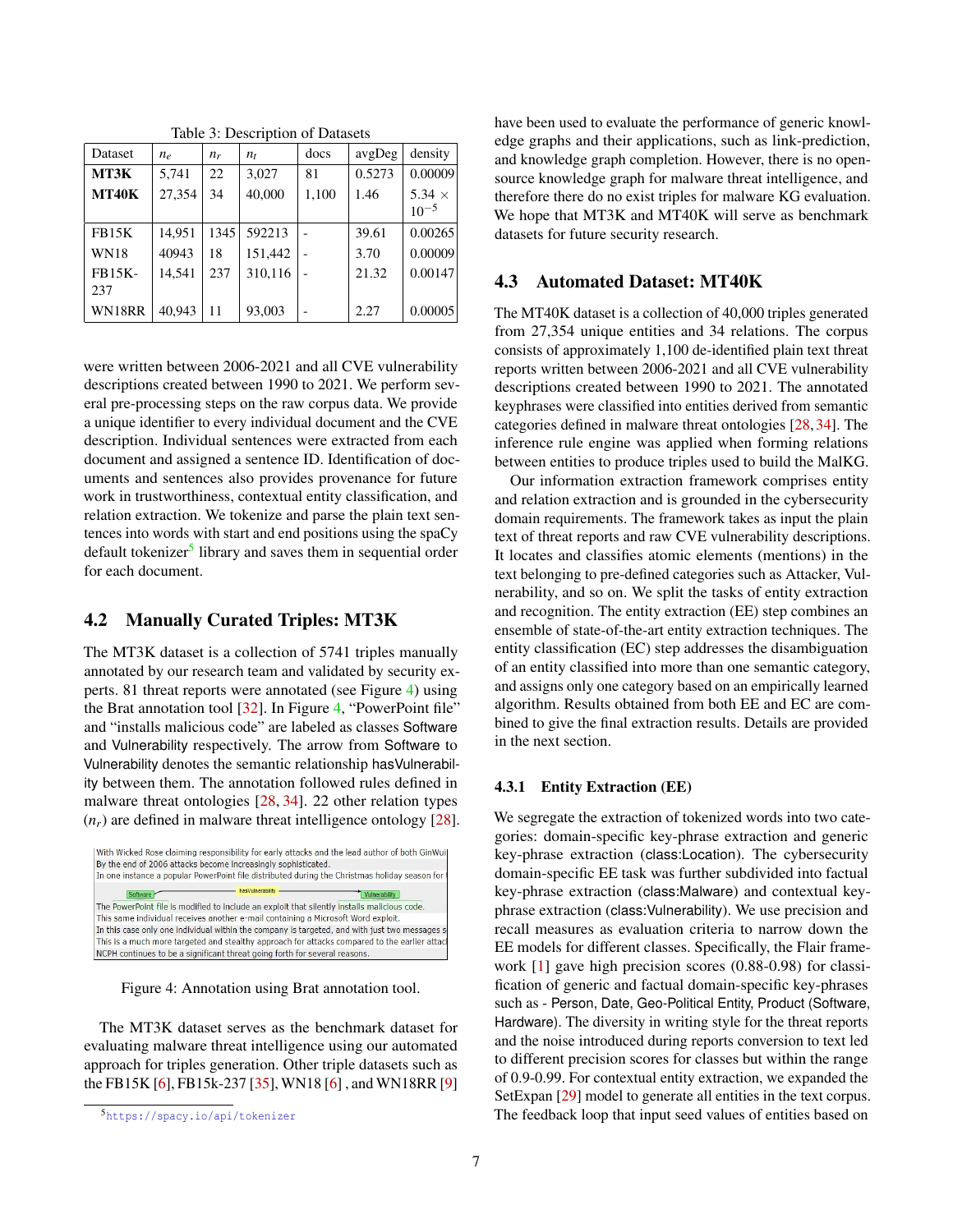confidence score allowed for better training dataset. Some of the semantic classes used in this approach are Malware, Malware Campaign, Attacker Organization, Vulnerability.

#### 4.3.2 Entity Classification (EC)

A shortcoming of using multiple EE models is that some entities can get classified multiple times, which might even be inaccurate in some cases. We observed empirically that this phenomenon was not limited to any specific class. An explanation for this phenomenon is the variation and grammatical inconsistency in different threat reports and their writing style. For example, the entity "linux" was classified as Software and Organization for the same position in a document. Since the entity extraction models are running independently of each other, it was likely for close class types to have overlaps. We followed a three step approach for resolving the disambiguation in entity classification:

- 1. We compared the confidence score of entities occurring at the same position in the same document and between classes.
- 2. For the same confidence scores, we marked those classes as ambiguous. We retained these instances until the relation extraction phase. At that time, we relied on the rule engine from the ontology to determine the correct class of the head and tail entity for a given relation (described in the next section).
- 3. For entities that passed the first two steps, we classified them using the broader semantic class.

#### 4.3.3 Relation Extraction

We base relation extraction for MalKG on the DocRED; a distantly supervised artificial neural network model [\[44\]](#page-13-6) pretrained on the Wiki data and Wikipedia with three features. DocRED [\[44\]](#page-13-6) requires analyzing multiple sentences in a document to extract entities and infer their relations by amalgamating all knowledge of the document, a shift from sentence-level relation extraction. The MT3K triples and text corpus form the training dataset and the entities generated in the previous steps, and the processed text corpus the testing dataset. As described in section [2.5,](#page-3-0) while training and testing was not a straightforward implementation, we generated 40,000 triples using 34 relations between 27,354 entities. The instantiated entities, their classification, and position in the threat report or CVE description formed the RE model's input. The testing batch size was 16 documents. Due to scalability issues in DocRED, the number of entities per document was limited to less than 80. Text documents with a higher number of entities were further split into smaller sizes. The training ran for 4-6 hours, for an epoch size of 984, and the threshold set to 0.5.

### 4.4 Predicting Missing Information

Knowledge graph completion (or entity prediction) predicts missing information in MalKG. It also evaluates the entity prediction accuracy of a given triple and recommends a ranking of predicted entities. For the missing entities in the MalKG triples, a tensor factorization-based approach TuckER [\[2\]](#page-11-3) meets the requirements (see Section [2.4\)](#page-3-1) of MalKG structure and can predict the missing entities. However, before narrowing down on the entity prediction model, we evaluated its performance against other state-of-the-art models.

#### 4.4.1 Benchmark Dataset

Due to the lack of a benchmark dataset in the cybersecurity domain, we rely on other datasets to observe and compare existing embedding models' performances. The most commonly used benchmark datasets are FB15K, WN18, FB15K-237, WN18RR. Collected from the freebase knowledge graph, FB15K and FB15K-237 are collaborative knowledge bases containing general facts such as famous people, locations, events. WN18 and WN18RR are datasets from Wordnet, a lexical database of the English language. Simpler models perform better on these datasets where a test triple's corresponding inverse relation exists in the training set. Such instances are eliminated from FB15K and WN18 to generate FB15K-237 and WNRR. Experimental results by OpenKE<sup>[6](#page-7-0)</sup> for entity prediction (or knowledge graph completion) are summarized in Table [4.](#page-9-0)

The comparison between the structure of the graphs we generated - MalKG and hand-annotated, their properties, and corpus details are described in Table [3.](#page-6-2) For example, it compares the number of entities, relations, and triples (facts), the average degree of entities, and graph density of our datasets (MT3K, MT40K) and benchmark datasets. Note, the average degree across all relations and graph density are defined as  $n_t/n_e$  and  $n_t/n_e^2$ , respectively [\[25\]](#page-12-12). A lower score of these two metrics indicates a sparser graph.

### 4.4.2 Implementation

MT3K validation set is used for tuning the hyper-parameters for MT40K. For the TuckER experiment on MT3K, we achieved the best performance with  $d_e = 200$  and  $d_r = 30$ , learning rate = 0.0005, batch size of 128 and 500 iterations. For the TransH experiment,  $d_e = d_r = 200$ , learning rate = 0.001 gave us the best results. For MT3K and MT40K, we split each dataset into 70% train, 15% validation, and 15% test data. However, for the larger MT40K dataset, we relied on the MT3K dataset for testing. Knowledge graph completion for MalKG can be described under two scenarios:

- 1. predict *head* given  $\langle ?$ *, relation, tail*
- 2. predict *tail* given  $\langle head, relation, ? \rangle$

<span id="page-7-0"></span><sup>6</sup><https://github.com/thunlp/OpenKE>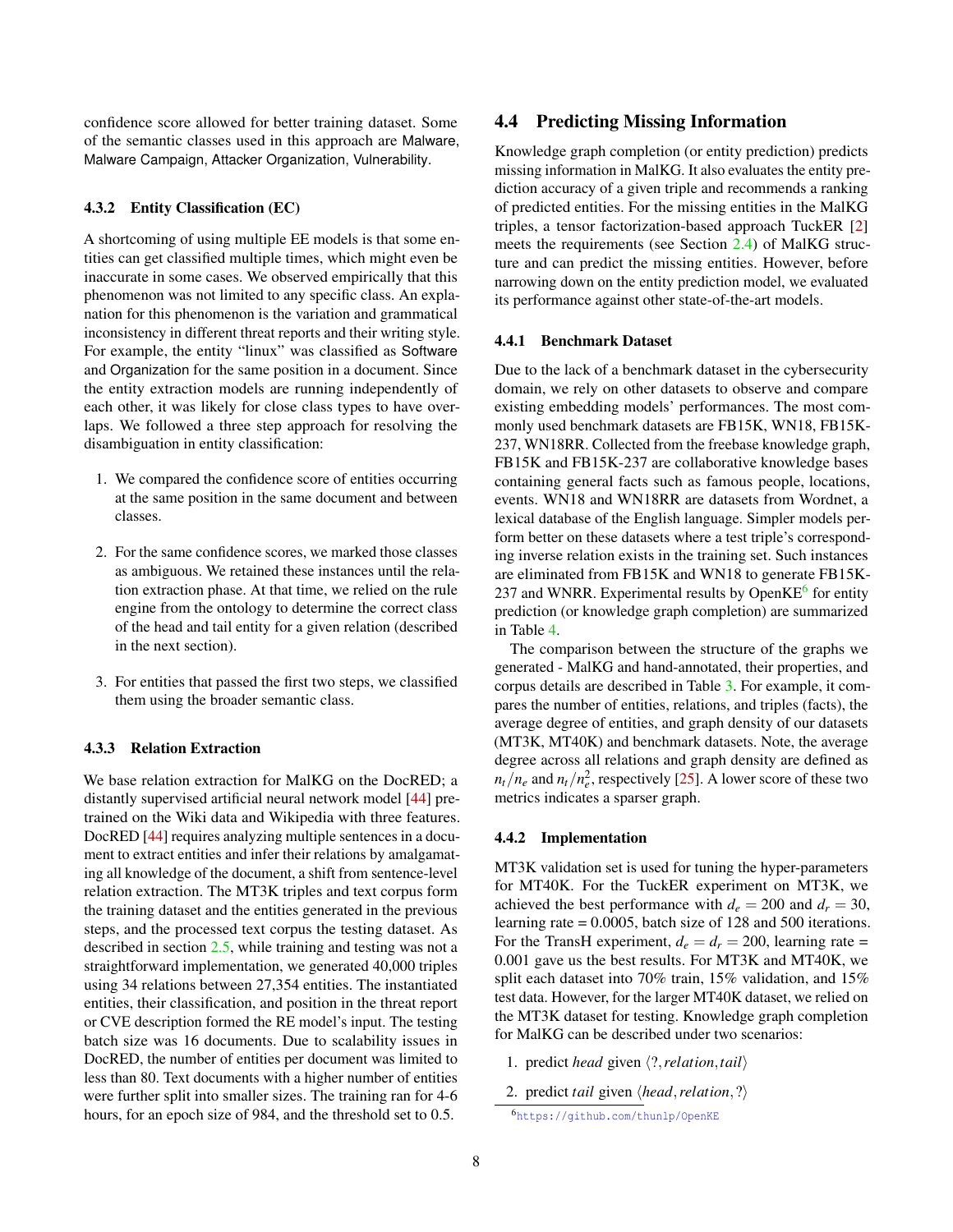# 5 Results and Discussion

Table [4](#page-9-0) displays the results of entity prediction existing embedding models on the benchmark datasets. An upward arrow  $(\uparrow)$  next to an evaluation metric indicates that a larger value is preferred for that metric and vice versa. For ease of interpretation, we present Hits@*n* measures as a percentage value instead of a ratio between 0 and 1. TransE has the largest Hits@10 and MRR scores on the FB15K-237 dataset, whereas TransR performs better on the rest of the three datasets. However, TransH is more expressive (capable of modeling more relations) than TransE despite having the simplicity of TransE (time complexity  $O(d_e)$ ). The space complexity of TransR ( $O(n_e d_e + n_r d_e d_r)$ ) is more expensive than TransH ( $O(n_e d_e + n_r d_e)$ ) [\[39\]](#page-13-4). Additionally, on average, it takes six times more time to train Trans $R<sup>7</sup>$  $R<sup>7</sup>$  $R<sup>7</sup>$  compared to TransH [\[20\]](#page-12-2). Considering these model capabilities and complexity trade-offs, we choose TransH as a representational translation-based model. DistMult performs better than TuckER by a small margin of 0.37% in only one case (Hits@10 on WN18). TuckER and ComplEx both achieve very close results on multiple cases.

Therefore, we look closely at the results of the recently refined datasets (FB15K-237 and WN18RR) as our MT3K dataset shares similar properties with these two datasets (MT3K has hierarchical relations as in WN18RR and no redundant triples as in FB15K-237). Since the space complexity is very close (ComplEx:  $O(n_e d_e + n_r d_e)$  and TuckER:  $O(n_e d_e + n_r d_r)$  we choose TuckER for evaluation on MT3K, as it subsumes ComplEx [\[2\]](#page-11-3).

We evaluate the performance of TransH  $[40]$  and TuckER [\[2\]](#page-11-3) on our datasets. Tables [5](#page-9-1) and [6](#page-9-2) display the performance of TransH and TuckER on MT3K and MT40K. TransH's MRR score on MT3K improved when compared to the benchmarks. Tucker's performance improved in all measures when compared to the other benchmark results. Evidently, TuckER outperforms TransH by a large margin on the MT3K dataset. Four reasons underlie this result:

1. MT3K has only 22 relations in comparison to 5,741 unique entities. This makes the knowledge graph dense with a higher entities-to-relation ratio, which implies a strong correlation among entities. Tensor-factorization based approaches use tensors and non-linear transformations that capture such correlations into embeddings more accurately than linear models do [\[40\]](#page-13-1). For larger knowledge graphs, such as MalKG, this property is especially pertinent because it may be missing entities from the KG due to shortcomings of entity extraction models or for predicting information for a sparsely populated graph. Accurate predictions help in both scenarios, especially in the field of cybersecurity.

- 2. We show that TuckER does not store all the latent knowledge into separate entity and relation embeddings. Instead, it enforces parameter sharing using its core tensor so that all entities and relations learn the common knowledge stored in the core tensor. This is called multi-task learning, which no other model except Complex [\[37\]](#page-13-2) employs. Therefore, TuckER creates embeddings that reflect the complex relations (1-n, n-1, n-n) between entities in the MalKG.
- 3. Moreover, we almost certainly ensure there are no inverse relations and redundant information in the validation and test data sets. It is hard for simple yet expressive models like TransH to perform well in such datasets compared to bi-linear models like TuckER.
- 4. The number of parameters of TransH grows linearly with the number of unique entities  $(n_e)$ , whereas for TuckER, it grows linearly for the embedding dimensions  $(d_e$  and  $d_r$ ). A TuckER low-dimensional embedding can be learned and reused across various machine learning models and performs tasks such as classification and anomaly detection. We explore anomaly detection as future work in the MalKG to identify trustworthy triples.

Since TuckER performed significantly better than TransH on the ground truth dataset, we employ only TuckER on the MT40K dataset. It is noteworthy that all the measures except mean rank (MR) improved on MT40K compared to MT3K. It confirms the general intuition that as we provide more data, the model learns the embeddings more effectively. MR is not a stable measure and fluctuates even when a single entity is ranked poorly. We see that the MRR score improved even though MR worsened, which confirms the assumption that only a few poor predictions drastically affected the MR on MT40K. Hits@10 being 80.4 indicates that when the entity prediction model predicted an ordered set of entities, the true entity appeared in its top 10 for 80.4% times. Hits@1 measure denotes that 73.9% times, the model ranked the true entity at position 1, i.e., for 80.4% cases, the model's best prediction was the corresponding incomplete triple's missing entity. We can interpret Hits@3 similarly. We translate the overall entity prediction result on MT40K to be sufficient such that the trained model can be improved and further used to predict unseen entities.

# 6 Related Work

Several generic and specific knowledge graphs such as Free-base [\[5\]](#page-11-4), Google's Knowledge Graph<sup>[8](#page-8-1)</sup>, and WordNet [\[10\]](#page-11-5) are available as open source. Linked Open data [\[4\]](#page-11-9) refers to all the data available on the Web, accessible using standards such as Uniform Resource Identifiers (URIs) to identify entities, and

<span id="page-8-0"></span><sup>7</sup>On benchmark datasets

<span id="page-8-1"></span><sup>8</sup><https://developers.google.com/knowledge-graph>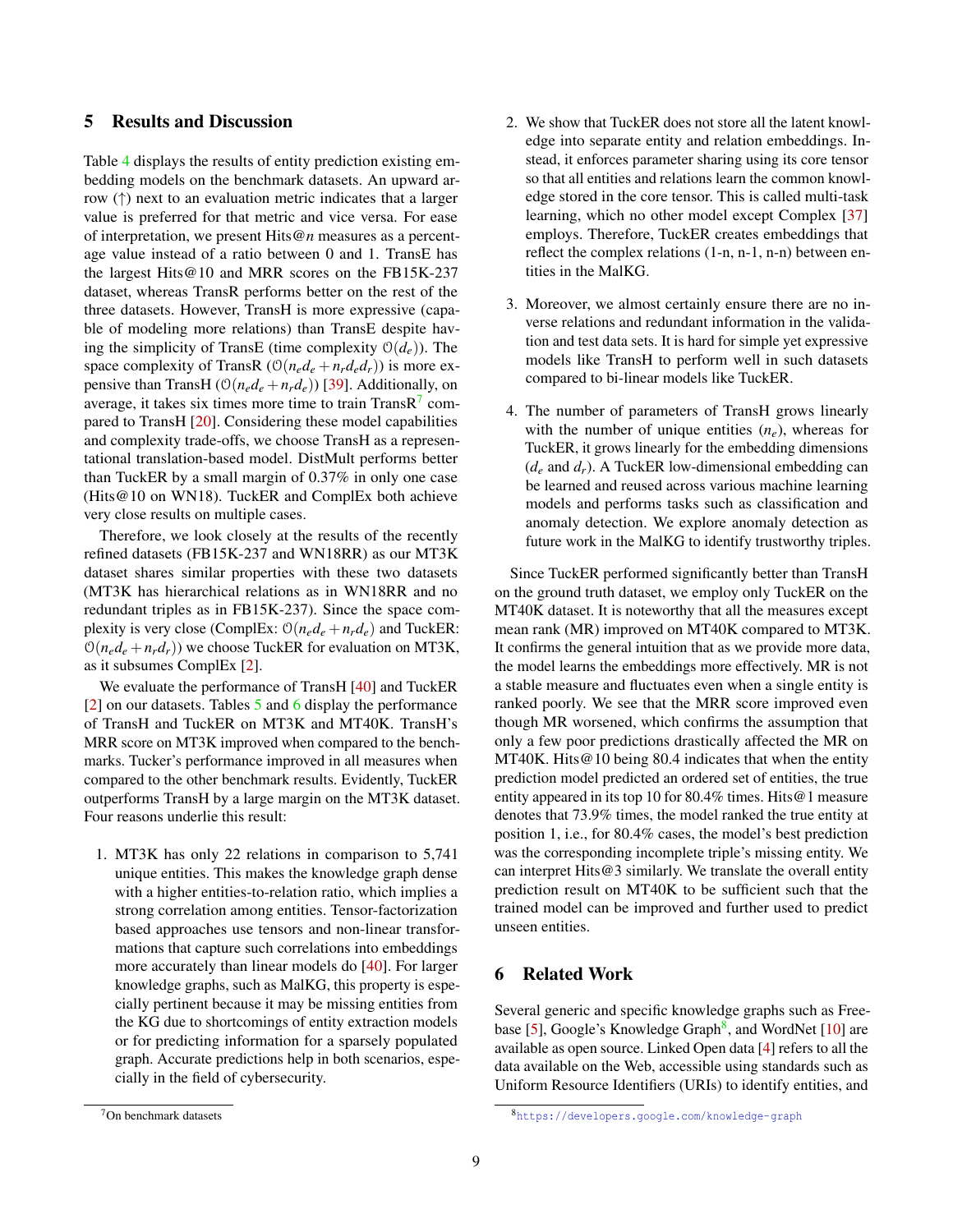|                                                                                                                      | <b>FB15K</b>       |        | <b>WN18</b>        |        | FB15K-237          |                         | <b>WN18-RR</b>     |        |
|----------------------------------------------------------------------------------------------------------------------|--------------------|--------|--------------------|--------|--------------------|-------------------------|--------------------|--------|
| Model                                                                                                                | Hits@10 $\uparrow$ | $MRR+$ | Hits@10 $\uparrow$ | $MRR+$ | Hits@10 $\uparrow$ | <b>MRR</b> <sup>+</sup> | Hits@10 $\uparrow$ | $MRR+$ |
| TransE                                                                                                               | 44.3               | 0.227  | 75.4               | 0.395  | 32.2               | 0.169                   | 47.2               | 0.176  |
| TransH                                                                                                               | 45.5               | 0.177  | 76.2               | 0.434  | 30.9               | 0.157                   | 46.9               | 0.178  |
| TransR                                                                                                               | 48.8               | 0.236  | 77.8               | 0.441  | 31.4               | 0.164                   | 48.1               | 0.184  |
| DistMult                                                                                                             | 45.1               | 0.206  | 80.9               | 0.531  | 30.3               | 0.151                   | 46.2               | 0.264  |
| ComplEx                                                                                                              | 43.8               | 0.205  | 81.5               | 0.597  | 29.9               | 0.158                   | 46.7               | 0.276  |
| TuckER                                                                                                               | 51.3               | 0.260  | 80.6               | 0.576  | 35.4               | 0.197                   | 46.8               | 0.272  |
| The top three rows are models from the translation-based approach, rest are from tensor factorization-based approach |                    |        |                    |        |                    |                         |                    |        |

<span id="page-9-0"></span>Table 4: Entity Prediction for different Data sets

Bold numbers denote the best scores in each category

<span id="page-9-1"></span>Table 5: Experimental evaluation of MT3K for entity prediction.

|        |      |      | Model Hits@1↑ Hits@3↑ Hits@10↑ MR↓ MRR↑ |             |           |
|--------|------|------|-----------------------------------------|-------------|-----------|
| TransH | 26.8 | 50.5 | 65.2                                    | 32.34 0.414 |           |
| TuckER | 64.3 | 70.5 | 81.21                                   |             | 7.6 0.697 |

<span id="page-9-2"></span>Table 6: Experimental evaluation of MT40K for entity prediction.

|  | Model Hits@1↑ Hits@3↑ Hits@10↑ MR↓ MRR↑ |  |
|--|-----------------------------------------|--|
|  | TuckER 73.9 75.9 80.4 202 0.75          |  |

Resource Description Framework (RDF) to unify entities into a data model. However, it does not contain domain-specific entities that deal with cyber threats and intelligence. Other existing knowledge graphs are either not open source, too specific, or do not cater to the breadth of information our research intends to gather from intelligence reports.

Creating and completing a knowledge graph from raw text comprises multiple tasks, e.g., entity discovery, relation extraction, and designing embedding models. In this section, we review notable research works to accomplish these tasks. Entity discovery refers to categorizing entities in a text according to a predefined set of semantic categories.

Named Entity Recognition (NER) is a machine learning task for entity discovery. The machine learning model learns features of entities from an annotated training corpus and aims to identify and classify all named entities in a given text. Deep neural network-based approaches have become a popular choice in NER for their ability to identify complex latent features of text corpora without any human intervention for feature design [\[19\]](#page-12-3). Long Short Term Memory (LSTM), a recurrent neural network architecture, in NER can learn beyond the limited context window of a component and can learn long dependencies among words. Convolutional Neural Network (CNN) is a class of neural networks that learns character-level features like prefixes, and suffixes when applied to the task of NER. Chiu et al. [\[8\]](#page-11-10) combine LSTM and CNN's strengths

to learn word-level and character-level features. Lample et al. [\[18\]](#page-12-13) use a layer of conditional random field over LSTM to recognize entities with multiple words. MGNER [\[41\]](#page-13-7) uses a self-attention mechanism to determine how much context information of a component should be used, and is capable of capturing nested entities within a text.

In addition, pre-trained off-the-shelf NER tools such as StanfordCoreNLP<sup>[9](#page-9-3)</sup>, Polyglot<sup>[10](#page-9-4)</sup>, NLTK<sup>[11](#page-9-5)</sup>, and spaCy<sup>[12](#page-9-6)</sup> are available. These tools can recognize entities representing universal concepts such as person, organization, and time. These tools categorize domain-specific concepts (e.g., malware campaign, software vulnerability in threat intelligence domain) as other or miscellaneous because the models are pre-trained on corpora created from news articles, Wikipedia articles, and tweets. While it is possible to train these models on a domain-specific corpus, a large amount of labeled training data is required.

The absence of sufficient training data in a specific domain such as malware threat intelligence poses a challenge to use the algorithms mentioned above and tools to extract technical terms of that domain. Corpus-based semantic class mining is ideal for identifying domain-specific named entities when there are very few labeled data instances. This approach requires two inputs: an unlabeled corpus and a small set of seed entities appearing in the corpus and belonging to the same class. The system then learns patterns from the seed entities and extracts more entities from the corpus with similar patterns. Shi et al. [\[31\]](#page-12-14), and Pantel et al. [\[26\]](#page-12-15) prepare a candidate entity set by calculating the distributional similarity with seed entities, which often introduces entity intrusion error (includes entities from a different, often more general, semantic class). Alternatively, Gupta et al. [\[12\]](#page-11-11), and Shi et al. [\[30\]](#page-12-16) use an iterative approach, which sometimes leads to semantic drift (shifting away from the seed semantic class as undesired entities get included during iterations). SetExpan [\[29\]](#page-12-7) overcomes both of these shortcomings by using selective context

<span id="page-9-3"></span><sup>9</sup><https://stanfordnlp.github.io/CoreNLP/>

<span id="page-9-4"></span><sup>10</sup><https://polyglot.readthedocs.io/en/latest/>

<span id="page-9-5"></span><sup>11</sup><https://www.nltk.org/>

<span id="page-9-6"></span><sup>12</sup><https://spacy.io/api/entityrecognizer>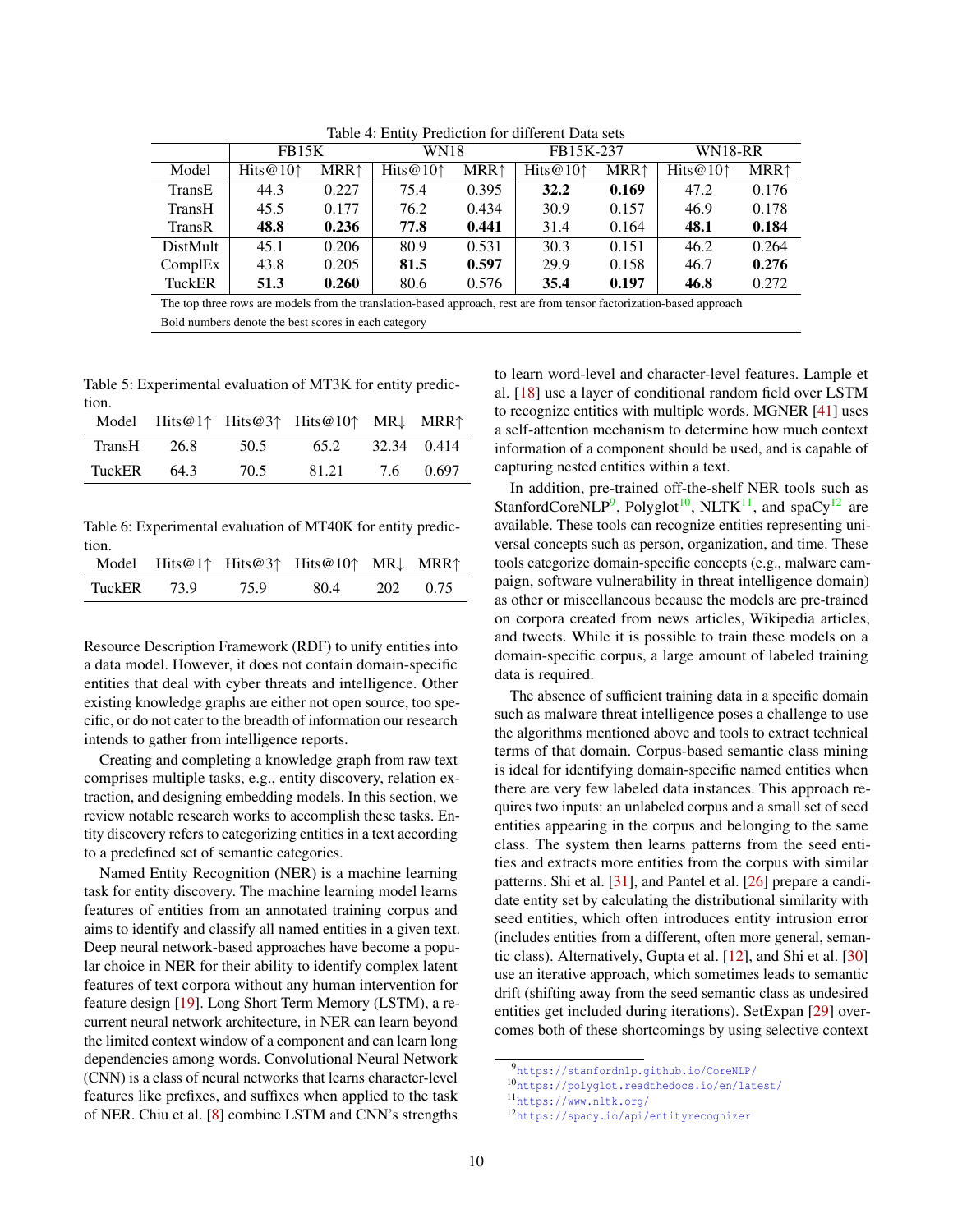features of the seeds and resetting the feature pool at the start of each iteration.

Following the entity discovery phase, extracting relations between entity pairs takes place. Deep neural network-based approaches eliminate the need for manual feature engineering. To extract relations for constructing a large scale knowledge graph, manual annotations to generate training data is costly and time-consuming. Subasic et al. [\[33\]](#page-12-17) use deep learning to extract relations from plain text and later align with Wikidata $^{13}$  $^{13}$  $^{13}$  to select domain-specific relations. Jones et al. [\[16\]](#page-12-18) propose a semi-supervised algorithm that starts with a seed dataset. The algorithm learns patterns from the context of the seeds and extracts similar relations. A confidence scoring method prevents the model from drifting away from pertinent relations and patterns. Ji et al. [\[15\]](#page-12-19) propose APCNN, a sentence-level attention module, which gains improvement on prediction accuracy from using entity descriptions as an input. In applications where labeled data is scarce, distant supervision, a learning approach for automatically generating training data using heuristic matching from few labeled data instances is favored. Yao et al. [\[44\]](#page-13-6) use distant supervision to extract features beyond the sentence level, and address document level relation extraction.

Vector embeddings address the task of knowledge representation by enabling computing on a knowledge graph. MalKG has highly structured and contextual data and can be leveraged statistically for classification, clustering, and ranking. However, the implementations of embedding vectors for the various models are very diverse. We can broadly categorize them into three categories: translation-based, neural-networkbased, or trilinear-product-based [\[36\]](#page-12-6). For MalKG, we evaluate two embedding approaches that directly relate to our work:

1. Latent-distance based approach: These models measure the distance between the latent representation of entities where relations act as translation vectors. For a triple  $\langle \mathbf{h}, \mathbf{r}, \mathbf{t} \rangle$ , they aim to create embeddings **h**, **r**, **t** such that the distance between **h** and **t** is low if  $\langle h, r, t \rangle$ is a correct fact (or triple) and high otherwise. A correct fact is a triple where a relation exists between the head h and tail t. The simplest application of this idea is:

$$
f_{\phi}(\mathbf{h}, \mathbf{t}) = -|\mathbf{h} + \mathbf{r} - \mathbf{t}|_{1/2}
$$

where  $|\cdot|_{1/2}$  means either the  $l_1$  or the  $l_2$  norm.

TransE [\[6\]](#page-11-2) creates embeddings such that for a correct triple  $\langle h, r, t \rangle$ , **h** + **r**  $\approx$  **t**. However, it has the limitation of representing only 1-to-1 relations as it projects all relations in the same vector space. Thus, TransE cannot represent 1-to-n, n-to-1, and n-to-n relations. TransH [\[40\]](#page-13-1) overcomes the drawback of TransE without increasing

computational complexity. It uses a separate hyperplane for each kind of relation, allowing an entity to have different representations in different hyperplanes when involved in different relations. TransR [\[20\]](#page-12-2) proposes a separate space to embed each kind of relation, making it a complex and expensive model. TransD [\[13\]](#page-11-12) simplifies TransR by further decomposing the projection matrix into a product of two vectors. TranSparse [\[14\]](#page-12-20) is another model that simplifies TransR by enforcing sparseness on the projection matrix. These models combined are referred to as TransX models. An important assumption in these models is that an embedding vector is the same when an entity appears as a triple's head or tail.

2. Tensor based approaches: Tensor factorization-based approaches consider a knowledge graph as a tensor of order three, where the head and tail entities form the first two modes and relations form the third mode. For each observed triple  $\langle e_i, r_k, e_j \rangle$ , the tensor entry  $X_{ijk}$  is set to 1; and otherwise 0. The tensor is factorized by parameterizing the entities and relations as low dimensional vectors. For each entry  $X_{ijk} = 1$ , the corresponding triple is reconstructed so that the value returned by the scroing function on the reconstructed triple is very close to  $X_{ijk}$ , i.e.,  $X_{ijk} \approx f_{\phi}(\langle e_i, r_k, e_j \rangle)$ . The model learns the entity and relation embeddings with the objective to minimize the triple reconstruction error:

$$
L = \sum_{i,j,k} (X_{ijk} - f_{\phi}(e_i, r_k, e_j))^2
$$

where  $f_{\phi}$  is a scoring function.

Another model, RESCAL [\[23\]](#page-12-21), comprise powerful bilinear models, but may suffer from overfitting due to large number of parameters. DistMult [\[43\]](#page-13-3) is a special case of RESCAL which fails to create embeddings for asymmetric relations. ComplEx [\[37\]](#page-13-2) overcomes the drawback of DistMult by extending the embedding space into complex numbers. HolE [\[22\]](#page-12-22) combines the expressive power of RESCAL with the efficiency and simplicity of DistMult. TuckER [\[2\]](#page-11-3) is a fully expressive model based on Tucker decomposition that enables multitask learning by storing some learned knowledge in the core tensor, allowing parameter sharing across relations. TuckER represents several tensor factorization models preceding it as its special case. The model has a linear growth of parameters as *d<sup>e</sup>* and *d<sup>r</sup>* increases.

3. Artificial neural network based models: Neural network based models are expressive and have more complexity as they require many parameters. For mediumsized datasets, they are not appropriate as they are likely to over fit the data, which leads to below-par performance [\[39\]](#page-13-4).

<span id="page-10-0"></span><sup>13</sup>[https://www.wikidata.org/wiki/Wikidata:Main\\_Page](https://www.wikidata.org/wiki/Wikidata:Main_Page)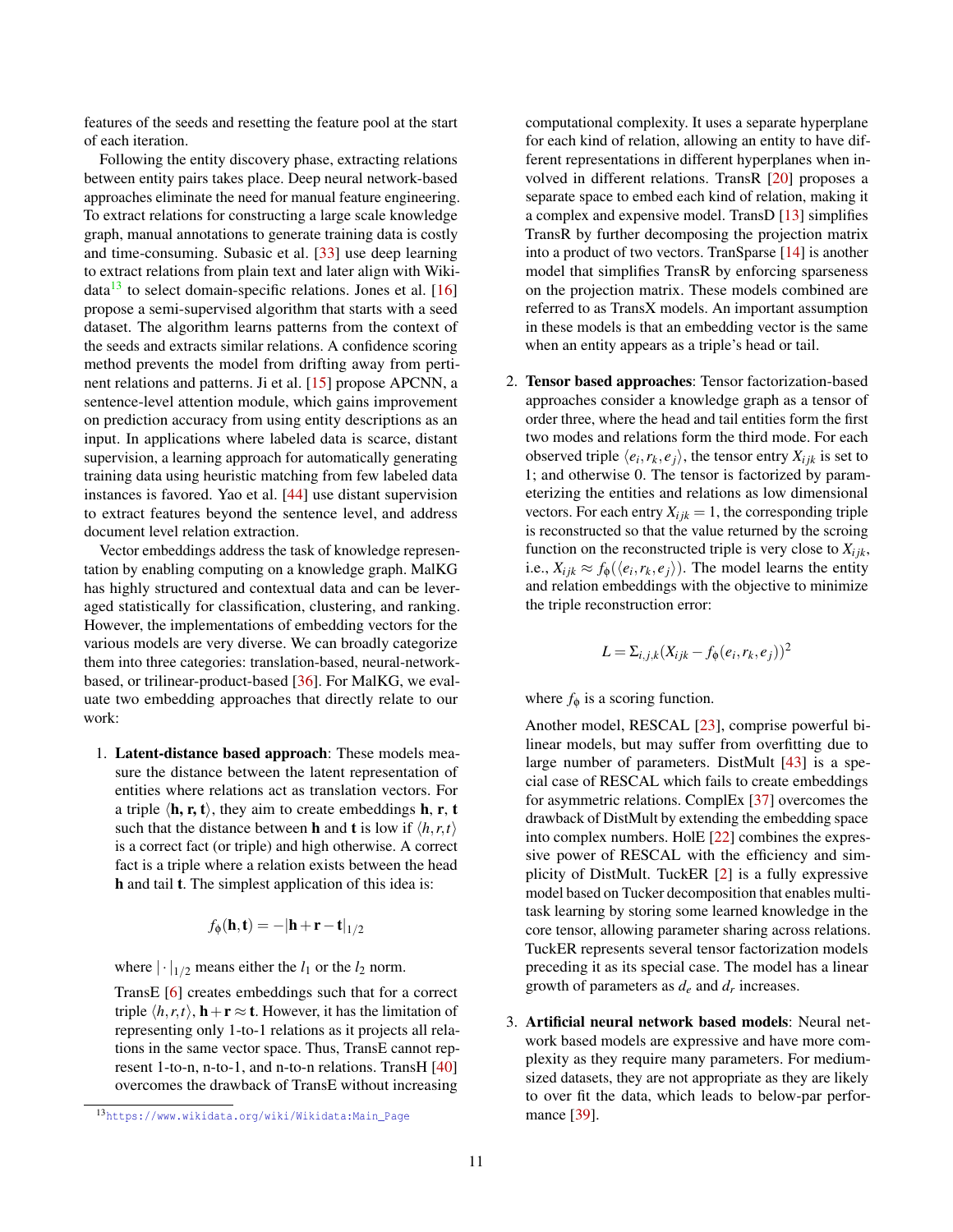# 7 Conclusion

In this research, we propose a framework to generate the first malware threat intelligence knowledge graph, MalKG, that can produce structured and contextual threat intelligence from unstructured threat reports. We propose an architecture that takes as input an unstructured text corpus, malware threat ontology, entity extraction models, and relation extraction models. It creates vector embeddings of the triples that can extract latent information from graphs and find hidden information. The framework outputs a MalKG, which comprises 27,354 unique entities, 34 relations and approximately 40,000 triples in the form of *entityhead*-relation-*entitytail*. Since this is a relatively new line of research, we demonstrate how a knowledge graph can accurately predict missing information from the text corpus through the entity prediction application. We motivate and empirically explore different models for encoding triples and concluded that the tensor factorization based approach resulted in the highest overall performance among our dataset.

Using MT40K as the baseline dataset, we will explore robust models for entity and relation extraction for future work that can generalize to the cybersecurity domain for disparate datasets, including blogs, tweets, and multimedia. Another application is to use vector embeddings to identify possible cybersecurity attacks from the background knowledge encoded in MalKG. The current prediction model can generate a list of top options for missing information. It will be interesting to extend this capability to predicting threat intelligence about nascent attack vectors and use that information to defend against attacks that are yet to propagate widely. A fundamental issue that we want to address through this research is inaccurate triples in the knowledge graph. This draws from the limitations of entity and relation extraction models and inaccurate descriptions in the threat reports.

# References

- <span id="page-11-7"></span>[1] Alan Akbik, Tanja Bergmann, Duncan Blythe, Kashif Rasul, Stefan Schweter, and Roland Vollgraf. Flair: An easy-to-use framework for state-of-the-art nlp. In *Proceedings of the 2019 Conference of the North American Chapter of the Association for Computational Linguistics (Demonstrations)*, pages 54–59, 2019.
- <span id="page-11-3"></span>[2] Ivana Balažević, Carl Allen, and Timothy M Hospedales. Tucker: Tensor factorization for knowledge graph completion. *arXiv preprint arXiv:1901.09590*, 2019.
- <span id="page-11-0"></span>[3] Sean Barnum. Standardizing cyber threat intelligence information with the structured threat information expression (stix). *MITRE Corporation*, 11:1–22, 2012.
- <span id="page-11-9"></span>[4] Florian Bauer and Martin Kaltenböck. Linked open data: The essentials. *Edition mono/monochrom, Vienna*, 710, 2011.
- <span id="page-11-4"></span>[5] Kurt Bollacker, Colin Evans, Praveen Paritosh, Tim Sturge, and Jamie Taylor. Freebase: a collaboratively created graph database for structuring human knowledge. In *Proceedings of the 2008 ACM SIGMOD international conference on Management of data*, pages 1247–1250, 2008.
- <span id="page-11-2"></span>[6] Antoine Bordes, Nicolas Usunier, Alberto Garcia-Duran, Jason Weston, and Oksana Yakhnenko. Translating embeddings for modeling multi-relational data. In *Advances in neural information processing systems*, pages 2787–2795, 2013.
- <span id="page-11-1"></span>[7] Antoine Bordes, Jason Weston, Ronan Collobert, and Yoshua Bengio. Learning structured embeddings of knowledge bases. In *Proceedings of the AAAI Conference on Artificial Intelligence*, volume 25, 2011.
- <span id="page-11-10"></span>[8] Jason PC Chiu and Eric Nichols. Named entity recognition with bidirectional lstm-cnns. *Transactions of the Association for Computational Linguistics*, 4:357–370, 2016.
- <span id="page-11-8"></span>[9] Tim Dettmers, Pasquale Minervini, Pontus Stenetorp, and Sebastian Riedel. Convolutional 2d knowledge graph embeddings. In *Proceedings of the AAAI Conference on Artificial Intelligence*, volume 32, 2018.
- <span id="page-11-5"></span>[10] Christiane Fellbaum. Wordnet. In *Theory and applications of ontology: computer applications*, pages 231– 243. Springer, 2010.
- <span id="page-11-6"></span>[11] Shu Guo, Quan Wang, Bin Wang, Lihong Wang, and Li Guo. Semantically smooth knowledge graph embedding. In *Proceedings of the 53rd Annual Meeting of the Association for Computational Linguistics and the 7th International Joint Conference on Natural Language Processing (Volume 1: Long Papers)*, pages 84– 94, 2015.
- <span id="page-11-11"></span>[12] Sonal Gupta and Christopher D Manning. Improved pattern learning for bootstrapped entity extraction. In *Proceedings of the Eighteenth Conference on Computational Natural Language Learning*, pages 98–108, 2014.
- <span id="page-11-12"></span>[13] Guoliang Ji, Shizhu He, Liheng Xu, Kang Liu, and Jun Zhao. Knowledge graph embedding via dynamic mapping matrix. In *Proceedings of the 53rd annual meeting of the association for computational linguistics and the 7th international joint conference on natural language processing (volume 1: Long papers)*, pages 687–696, 2015.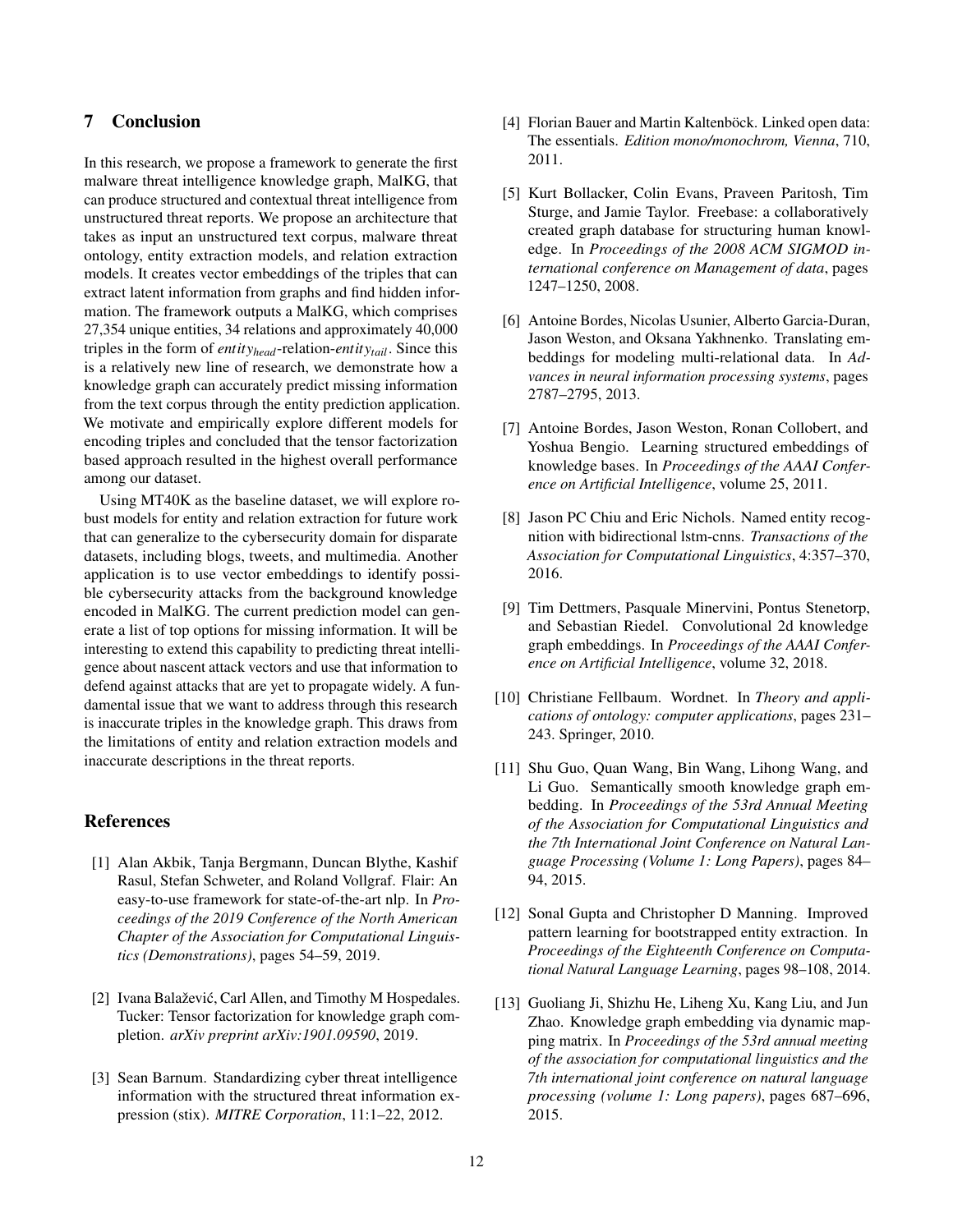- <span id="page-12-20"></span>[14] Guoliang Ji, Kang Liu, Shizhu He, and Jun Zhao. Knowledge graph completion with adaptive sparse transfer matrix. In *Thirtieth AAAI conference on artificial intelligence*, 2016.
- <span id="page-12-19"></span>[15] Guoliang Ji, Kang Liu, Shizhu He, Jun Zhao, et al. Distant supervision for relation extraction with sentencelevel attention and entity descriptions. 2017.
- <span id="page-12-18"></span>[16] Corinne L Jones, Robert A Bridges, Kelly MT Huffer, and John R Goodall. Towards a relation extraction framework for cyber-security concepts. In *Proceedings of the 10th Annual Cyber and Information Security Research Conference*, pages 1–4, 2015.
- <span id="page-12-10"></span>[17] Seyed Mehran Kazemi and David Poole. Simple embedding for link prediction in knowledge graphs. In *Advances in neural information processing systems*, pages 4284–4295, 2018.
- <span id="page-12-13"></span>[18] Guillaume Lample, Miguel Ballesteros, Sandeep Subramanian, Kazuya Kawakami, and Chris Dyer. Neural architectures for named entity recognition. *arXiv preprint arXiv:1603.01360*, 2016.
- <span id="page-12-3"></span>[19] Jing Li, Aixin Sun, Jianglei Han, and Chenliang Li. A survey on deep learning for named entity recognition. *IEEE Transactions on Knowledge and Data Engineering*, 2020.
- <span id="page-12-2"></span>[20] Yankai Lin, Zhiyuan Liu, Maosong Sun, Yang Liu, and Xuan Zhu. Learning entity and relation embeddings for knowledge graph completion. In *Proceedings of the AAAI Conference on Artificial Intelligence*, volume 29, 2015.
- <span id="page-12-1"></span>[21] Maximilian Nickel, Kevin Murphy, Volker Tresp, and Evgeniy Gabrilovich. A review of relational machine learning for knowledge graphs. *Proceedings of the IEEE*, 104(1):11–33, 2015.
- <span id="page-12-22"></span>[22] Maximilian Nickel, Lorenzo Rosasco, and Tomaso Poggio. Holographic embeddings of knowledge graphs. *arXiv preprint arXiv:1510.04935*, 2015.
- <span id="page-12-21"></span>[23] Maximilian Nickel, Volker Tresp, and Hans-Peter Kriegel. A three-way model for collective learning on multi-relational data. In *Icml*, volume 11, pages 809– 816, 2011.
- <span id="page-12-8"></span>[24] Alessandro Oltramari, Lorrie Faith Cranor, Robert J Walls, and Patrick D McDaniel. Building an ontology of cyber security. In *Semantic Technology for Intelligence, Defense and Security*, pages 54–61. Citeseer, 2014.
- <span id="page-12-12"></span>[25] Ankur Padia, Konstantinos Kalpakis, Francis Ferraro, and Tim Finin. Knowledge graph fact prediction via knowledge-enriched tensor factorization. *Journal of Web Semantics*, 59:100497, 2019.
- <span id="page-12-15"></span>[26] Patrick Pantel, Eric Crestan, Arkady Borkovsky, Ana-Maria Popescu, and Vishnu Vyas. Web-scale distributional similarity and entity set expansion. In *Proceedings of the 2009 Conference on Empirical Methods in Natural Language Processing*, pages 938–947, 2009.
- <span id="page-12-0"></span>[27] Shirley Radack and Rick Kuhn. Managing security: The security content automation protocol. *IT professional*, 13(1):9–11, 2011.
- <span id="page-12-4"></span>[28] Nidhi Rastogi, Sharmishtha Dutta, Mohammed J Zaki, Alex Gittens, and Charu Aggarwal. Malont: An ontology for malware threat intelligence. *arXiv preprint arXiv:2006.11446*, 2020.
- <span id="page-12-7"></span>[29] Jiaming Shen, Zeqiu Wu, Dongming Lei, Jingbo Shang, Xiang Ren, and Jiawei Han. Setexpan: Corpus-based set expansion via context feature selection and rank ensemble. In *Joint European Conference on Machine Learning and Knowledge Discovery in Databases*, pages 288–304. Springer, 2017.
- <span id="page-12-16"></span>[30] Bei Shi, Zhengzhong Zhang, Le Sun, and Xianpei Han. A probabilistic co-bootstrapping method for entity set expansion. 2014.
- <span id="page-12-14"></span>[31] Shuming Shi, Huibin Zhang, Xiaojie Yuan, and Ji-Rong Wen. Corpus-based semantic class mining: distributional vs. pattern-based approaches. In *Proceedings of the 23rd International Conference on Computational Linguistics (Coling 2010)*, pages 993–1001, 2010.
- <span id="page-12-11"></span>[32] Pontus Stenetorp, Sampo Pyysalo, Goran Topic, Tomoko ´ Ohta, Sophia Ananiadou, and Jun'ichi Tsujii. Brat: a web-based tool for nlp-assisted text annotation. In *Proceedings of the Demonstrations at the 13th Conference of the European Chapter of the Association for Computational Linguistics*, pages 102–107, 2012.
- <span id="page-12-17"></span>[33] Pero Subasic, Hongfeng Yin, and Xiao Lin. Building knowledge base through deep learning relation extraction and wikidata. In *AAAI Spring Symposium: Combining Machine Learning with Knowledge Engineering*, 2019.
- <span id="page-12-5"></span>[34] Morton Swimmer. Towards an ontology of malware classes. *Online] January*, 27, 2008.
- <span id="page-12-9"></span>[35] Kristina Toutanova, Danqi Chen, Patrick Pantel, Hoifung Poon, Pallavi Choudhury, and Michael Gamon. Representing text for joint embedding of text and knowledge bases. In *Proceedings of the 2015 conference on empirical methods in natural language processing*, pages 1499–1509, 2015.
- <span id="page-12-6"></span>[36] Hung Nghiep Tran and Atsuhiro Takasu. Analyzing knowledge graph embedding methods from a multiembedding interaction perspective. *arXiv preprint arXiv:1903.11406*, 2019.